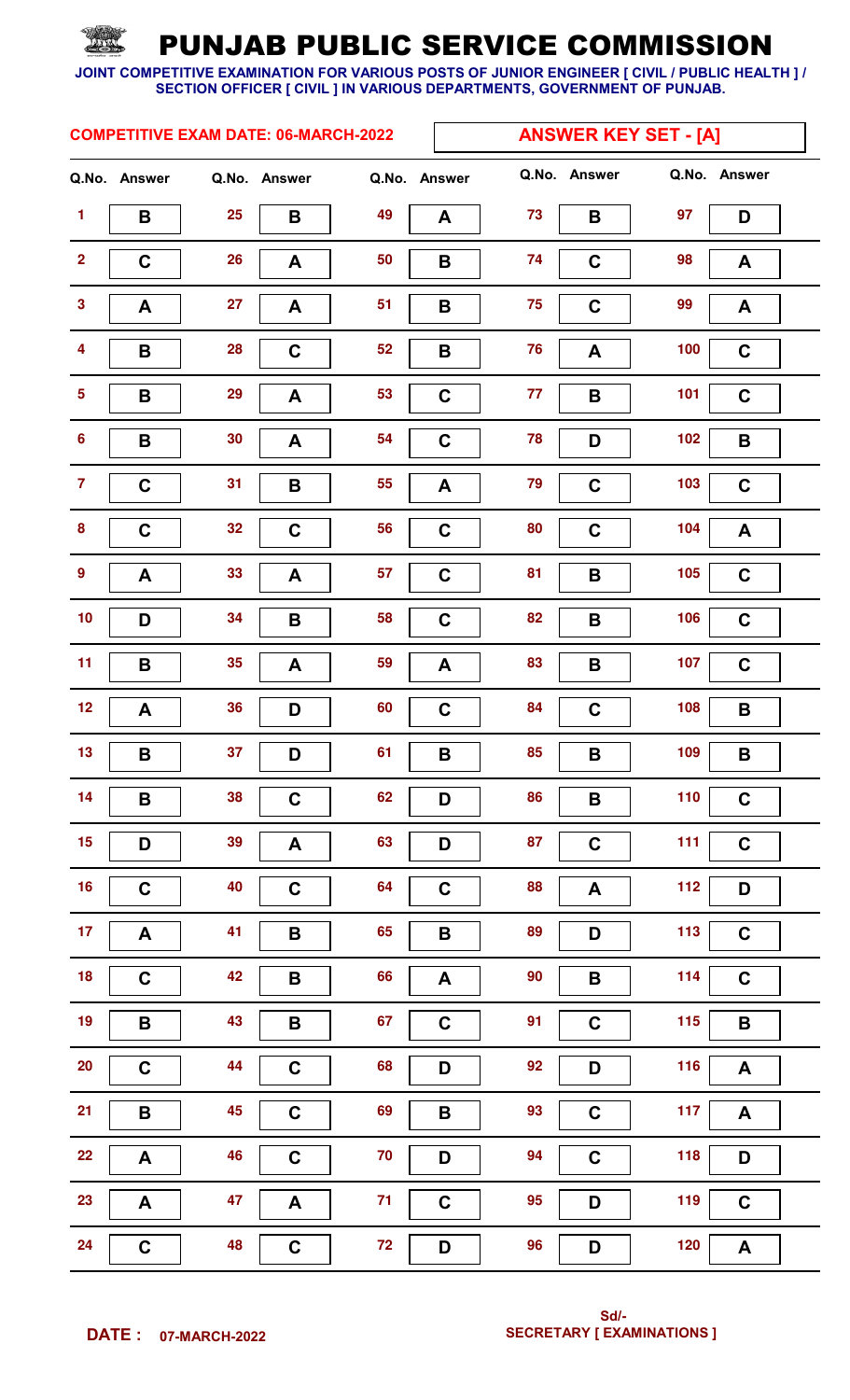|                         |              |    | <b>COMPETITIVE EXAM DATE: 06-MARCH-2022</b> |              | <b>ANSWER KEY SET - [B]</b> |                           |       |                    |  |
|-------------------------|--------------|----|---------------------------------------------|--------------|-----------------------------|---------------------------|-------|--------------------|--|
|                         | Q.No. Answer |    | Q.No. Answer                                | Q.No. Answer |                             | Q.No. Answer              |       | Q.No. Answer       |  |
| $\mathbf{1}$            | $\mathbf C$  | 25 | $\mathbf c$                                 | 49           | 73<br>$\mathbf C$           | B                         | 97    | $\mathbf C$        |  |
| $\overline{\mathbf{2}}$ | A            | 26 | $\mathbf C$                                 | 50           | 74<br>$\mathbf B$           | $\pmb{\mathsf{B}}$        | 98    | A                  |  |
| $\mathbf{3}$            | B            | 27 | $\mathbf C$                                 | 51           | 75<br>B                     | B                         | 99    | A                  |  |
| $\overline{\mathbf{4}}$ | $\mathsf{A}$ | 28 | A                                           | 52           | 76<br>$\mathbf B$           | $\mathbf C$               | 100   | $\mathbf B$        |  |
| $\sqrt{5}$              | D            | 29 | $\mathbf C$                                 | 53           | 77<br>$\mathbf C$           | $\mathbf C$               | 101   | $\mathbf C$        |  |
| $\boldsymbol{6}$        | D            | 30 | B                                           | 54           | 78<br>$\mathbf B$           | A                         | 102   | $\mathbf C$        |  |
| $\overline{7}$          | $\mathbf C$  | 31 | D                                           | 55           | 79<br>B                     | D                         | 103   | $\mathbf C$        |  |
| 8                       | A            | 32 | D                                           | 56           | 80<br>$\mathbf C$           | $\, {\bf B}$              | 104   | B                  |  |
| $\boldsymbol{9}$        | $\mathbf C$  | 33 | $\mathbf C$                                 | 57           | 81<br>A                     | A                         | 105   | $\, {\bf B}$       |  |
| 10                      | B            | 34 | B                                           | 58           | 82<br>D                     | B                         | 106   | $\mathbf C$        |  |
| 11                      | B            | 35 | A                                           | 59           | 83<br>B                     | $\, {\bf B}$              | 107   | $\mathbf C$        |  |
| 12                      | $\mathbf B$  | 36 | $\mathbf C$                                 | 60           | 84<br>$\mathbf C$           | D                         | 108   | D                  |  |
| $13$                    | $\mathbf C$  | 37 | D                                           | 61           | 85<br>D                     | C                         | 109   | $\mathbf C$        |  |
| 14                      | $\mathbf C$  | 38 | $\pmb{\mathsf{B}}$                          | 62           | 86<br>$\mathbf C$           | $\boldsymbol{\mathsf{A}}$ | $110$ | $\mathbf C$        |  |
| 15                      | $\mathbf C$  | 39 | D                                           | 63           | 87<br>$\mathbf C$           | $\mathbf C$               | $111$ | B                  |  |
| $16$                    | A            | 40 | $\mathbf C$                                 | 64           | 88<br>D                     | $\pmb{\mathsf{B}}$        | $112$ | A                  |  |
| 17 <sub>2</sub>         | $\mathbf C$  | 41 | D                                           | 65           | 89<br>D                     | $\mathbf C$               | $113$ | A                  |  |
| 18                      | A            | 42 | $\pmb{\mathsf{B}}$                          | 66           | 90<br>D                     | $\mathbf B$               | 114   | D                  |  |
| 19                      | $\mathbf B$  | 43 | $\mathbf C$                                 | 67           | 91<br>A                     | A                         | 115   | $\mathbf C$        |  |
| $20\,$                  | $\mathbf B$  | 44 | $\mathbf C$                                 | 68           | 92<br>A                     | A                         | 116   | A                  |  |
| 21                      | $\mathbf B$  | 45 | A                                           | 69           | 93<br>$\mathbf C$           | $\mathbf C$               | $117$ | $\mathbf C$        |  |
| 22                      | $\mathbf C$  | 46 | $\pmb{\mathsf{B}}$                          | $70$         | 94<br>$\pmb{\mathsf{B}}$    | $\mathbf B$               | 118   | $\pmb{\mathsf{B}}$ |  |
| 23                      | $\mathbf C$  | 47 | D                                           | $71$         | 95<br>$\mathbf C$           | A                         | 119   | $\mathbf C$        |  |
| 24                      | $\mathsf{A}$ | 48 | $\mathbf C$                                 | 72           | 96<br>A                     | A                         | $120$ | $\mathsf{A}$       |  |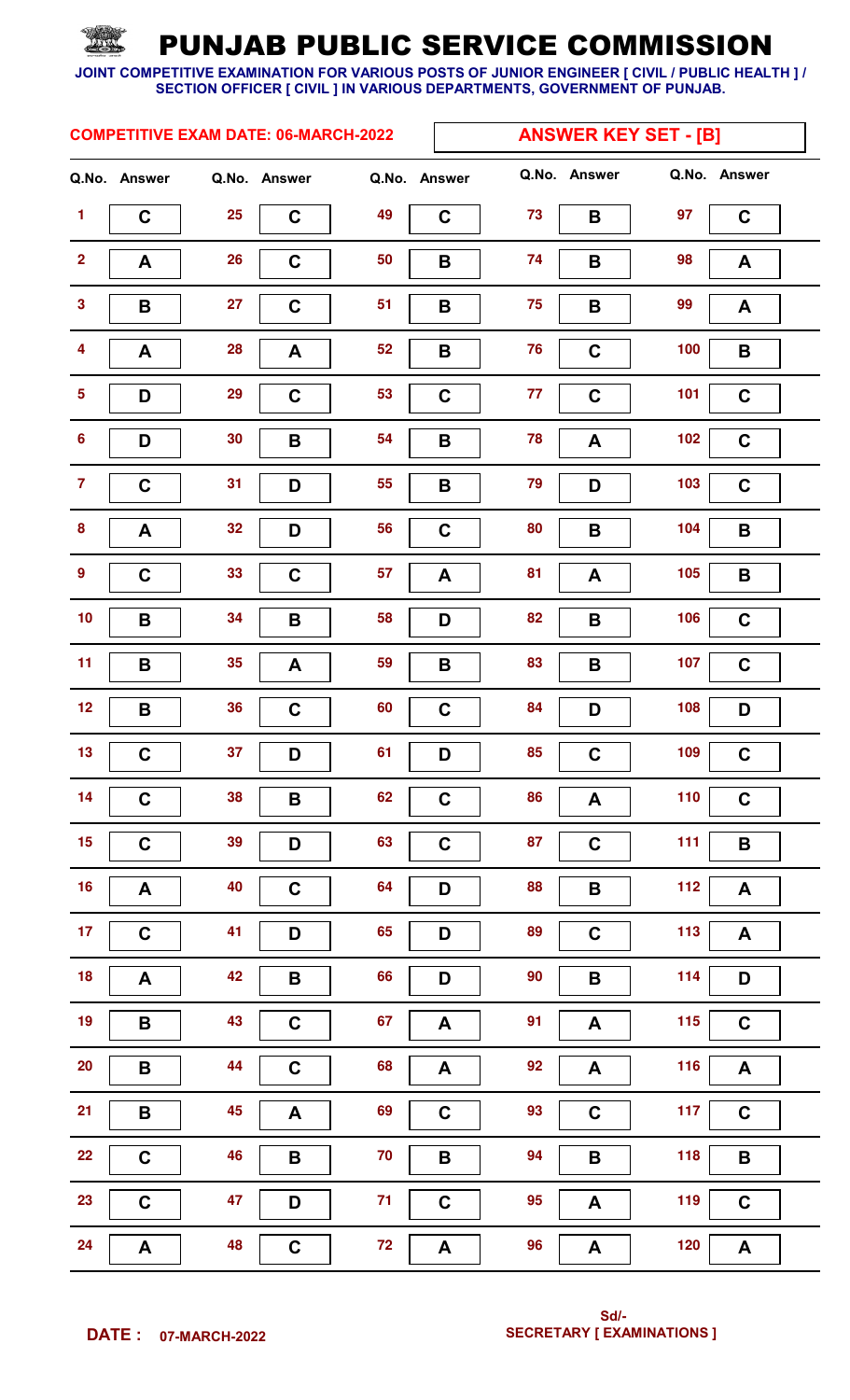|                         |              |    | <b>COMPETITIVE EXAM DATE: 06-MARCH-2022</b> |              | <b>ANSWER KEY SET - [C]</b> |                           |            |              |  |
|-------------------------|--------------|----|---------------------------------------------|--------------|-----------------------------|---------------------------|------------|--------------|--|
|                         | Q.No. Answer |    | Q.No. Answer                                | Q.No. Answer |                             | Q.No. Answer              |            | Q.No. Answer |  |
| $\mathbf{1}$            | B            | 25 | $\mathbf C$                                 | 49           | 73<br>$\mathbf c$           | D                         | 97         | A            |  |
| $\overline{\mathbf{2}}$ | $\mathbf C$  | 26 | D                                           | 50           | 74<br>D                     | $\mathbf C$               | 98         | $\mathbf C$  |  |
| $\mathbf{3}$            | $\mathbf C$  | 27 | B                                           | 51           | 75<br>$\mathbf C$           | $\boldsymbol{A}$          | 99         | $\mathbf B$  |  |
| $\overline{\mathbf{4}}$ | $\mathbf C$  | 28 | D                                           | 52           | 76<br>$\mathbf C$           | $\mathbf C$               | 100        | B            |  |
| $\overline{\mathbf{5}}$ | A            | 29 | $\mathbf C$                                 | 53           | 77<br>D                     | $\pmb{\mathsf{B}}$        | 101        | B            |  |
| $\bf 6$                 | $\mathbf C$  | 30 | D                                           | 54           | 78<br>D                     | $\mathbf C$               | 102        | $\mathbf C$  |  |
| $\overline{7}$          | A            | 31 | B                                           | 55           | D<br>79                     | B                         | 103        | $\mathbf C$  |  |
| $\pmb{8}$               | B            | 32 | $\mathbf C$                                 | 56           | 80<br>A                     | A                         | 104        | D            |  |
| $\boldsymbol{9}$        | B            | 33 | $\mathbf C$                                 | 57           | 81<br>A                     | A                         | 105        | $\mathbf C$  |  |
| $10$                    | B            | 34 | A                                           | 58           | 82<br>$\mathbf C$           | $\mathbf C$               | 106        | $\mathbf C$  |  |
| 11                      | $\mathbf C$  | 35 | B                                           | 59           | 83<br>$\mathbf B$           | $\pmb{\mathsf{B}}$        | 107        | B            |  |
| 12                      | $\mathbf C$  | 36 | D                                           | 60           | 84<br>$\mathbf C$           | A                         | 108        | A            |  |
| 13                      | A            | 37 | $\mathbf C$                                 | 61           | A<br>85                     | $\boldsymbol{A}$          | 109        | $\mathbf{A}$ |  |
| 14                      | $\mathbf C$  | 38 | $\mathbf C$                                 | 62           | 86<br>B                     | $\mathbf C$               | 110        | D            |  |
| 15                      | $\mathbf C$  | 39 | $\pmb{\mathsf{B}}$                          | 63           | 87<br>$\pmb{\mathsf{B}}$    | $\boldsymbol{\mathsf{A}}$ | $111$      | $\mathbf C$  |  |
| <b>16</b>               | $\mathbf C$  | 40 | $\, {\bf B}$                                | 64           | 88<br>$\pmb{\mathsf{B}}$    | A                         | 112        | A            |  |
| 17 <sub>2</sub>         | A            | 41 | B                                           | 65           | 89<br>$\mathbf C$           | $\pmb{\mathsf{B}}$        | $113$      | $\mathbf C$  |  |
| 18                      | $\mathbf C$  | 42 | $\mathbf C$                                 | 66           | 90<br>$\mathbf C$           | $\mathbf C$               | 114        | $\mathbf B$  |  |
| 19                      | B            | 43 | $\pmb{\mathsf{B}}$                          | 67           | 91<br>A                     | A                         | 115        | $\mathbf C$  |  |
| $20\,$                  | D            | 44 | $\, {\bf B}$                                | 68           | 92<br>D                     | $\pmb{\mathsf{B}}$        | 116        | $\mathbf{A}$ |  |
| 21                      | D            | 45 | $\mathbf C$                                 | 69           | 93<br>$\, {\bf B}$          | A                         | 117        | $\mathbf{C}$ |  |
| 22                      | $\mathbf C$  | 46 | A                                           | 70           | 94<br>A                     | D                         | <b>118</b> | $\mathbf C$  |  |
| 23                      | $\mathbf B$  | 47 | D                                           | 71           | 95<br>$\, {\bf B}$          | D                         | 119        | $\mathbf C$  |  |
| 24                      | A            | 48 | B                                           | 72           | 96<br>B                     | $\mathbf C$               | 120        | B            |  |